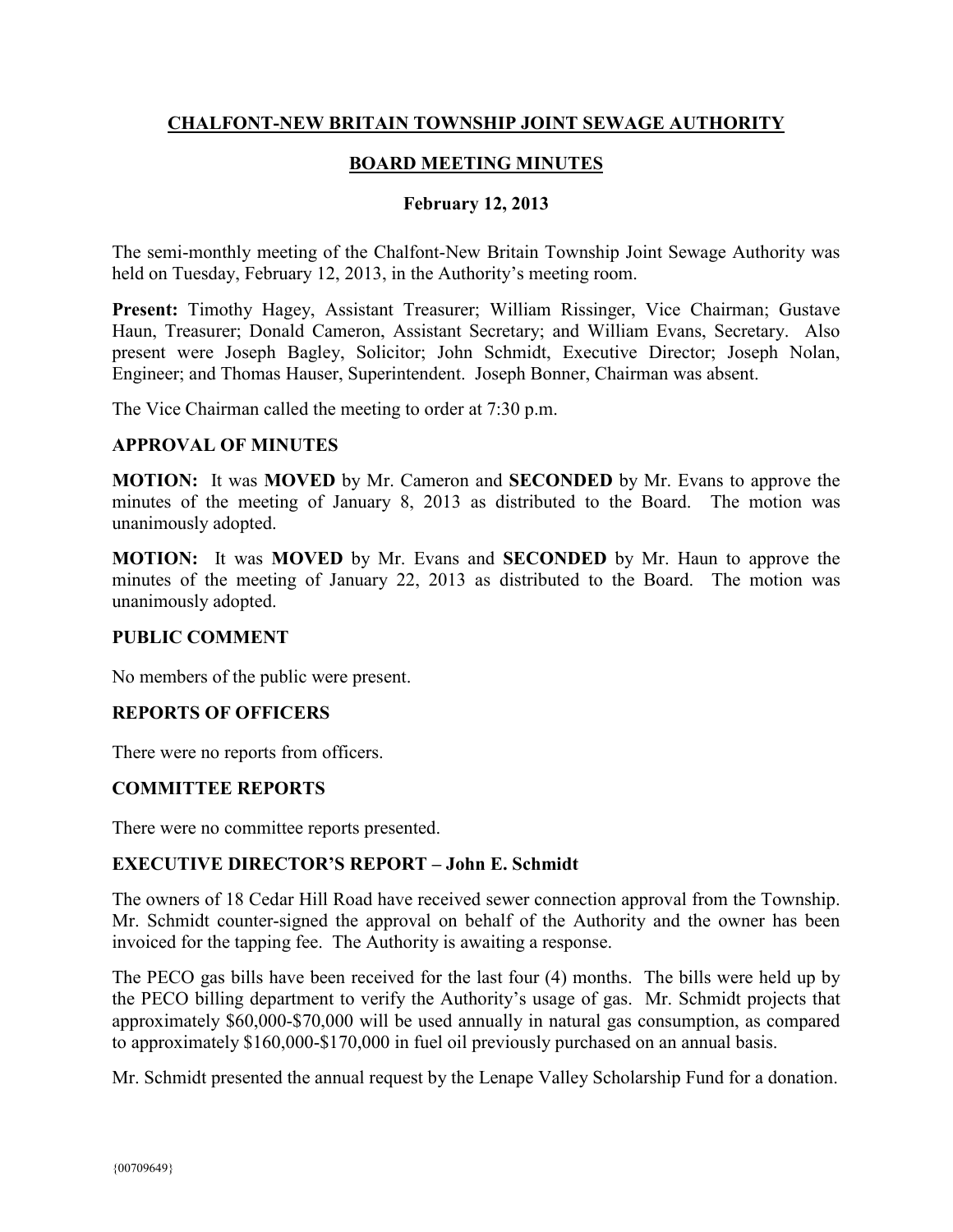**MOTION:** It was **MOVED** by Mr. Haun and **SECONDED** by Mr. Hagey to donate \$200 to the Lenape Valley Scholarship Fund. The motion was adopted 4-0 with Mr. Evans abstaining from the vote due to his position on the Lenape Valley Scholarship Board.

Mr. Schmidt reported that the credit card system is up and working online. Two customers have paid their bills online so far.

Mr. Schmidt heard from Doylestown Township about its proposed bike trail for the first time in several months. An engineer on behalf of the Township contacted Mr. Schmidt today to present a plan which showed an easement through the area of the property already clear cut with no easement across the length of Upper State Road on Authority property. Mr. Bagley indicated he will reach out to Attorney Jeff Garton with regard to the Easement Agreement.

Mr. Schmidt requested that any Board members interested in attending the PMAA Board training sessions on March 13 notify him by the next Board meeting. The cost of registration is slightly less expensive if registered by February 20.

Mr. Schmidt gauged the level of interest of posting the recent Board photo on the Authority website. No members of the Authority present were opposed to posting the photograph. Mr. Evans asked to look at the photo first before expressing his thoughts. Mr. Schmidt was asked to check with Mr. Bonner.

Mr. Schmidt indicated that he would present the 9-month budget at the next Board meeting.

## **ENGINEER'S REPORT – Joseph Nolan, P. E.**

Mr. Nolan indicated that work on Phase II of the Expansion and Upgrade Project is continuing. The general contractor is making good progress. The electrical contractor is about to commence work on-site.

With regard to Phase III work, roofing on the digester building has been inspected and an asbestos inspection has been performed on the digester building. The results of the inspection are not yet received.

Mr. Nolan presented Requisition No. 122 for Capital Expenditures in the amount of \$14,968.11, the majority of which represent the last payment for the Silo Project and he recommended approval.

**MOTION:** It was **MOVED** by Mr. Evans and **SECONDED** by Mr. Cameron to approve Requisition No. 122 for Capital Expenditures in the amount of \$14,968.11. The Motion was unanimously adopted.

Mr. Nolan next presented Requisition No. 165 for Capital Improvements in the amount of \$287,471.99, most of which represents payments for the Phase II construction work and work on the SCADA system design and he recommended approval.

**MOTION:** It was **MOVED** by Mr. Haun and **SECONDED** by Mr. Hagey to approve Requisition No. 165 for Capital Improvements in the amount of \$287,471.99. The Motion was unanimously adopted.